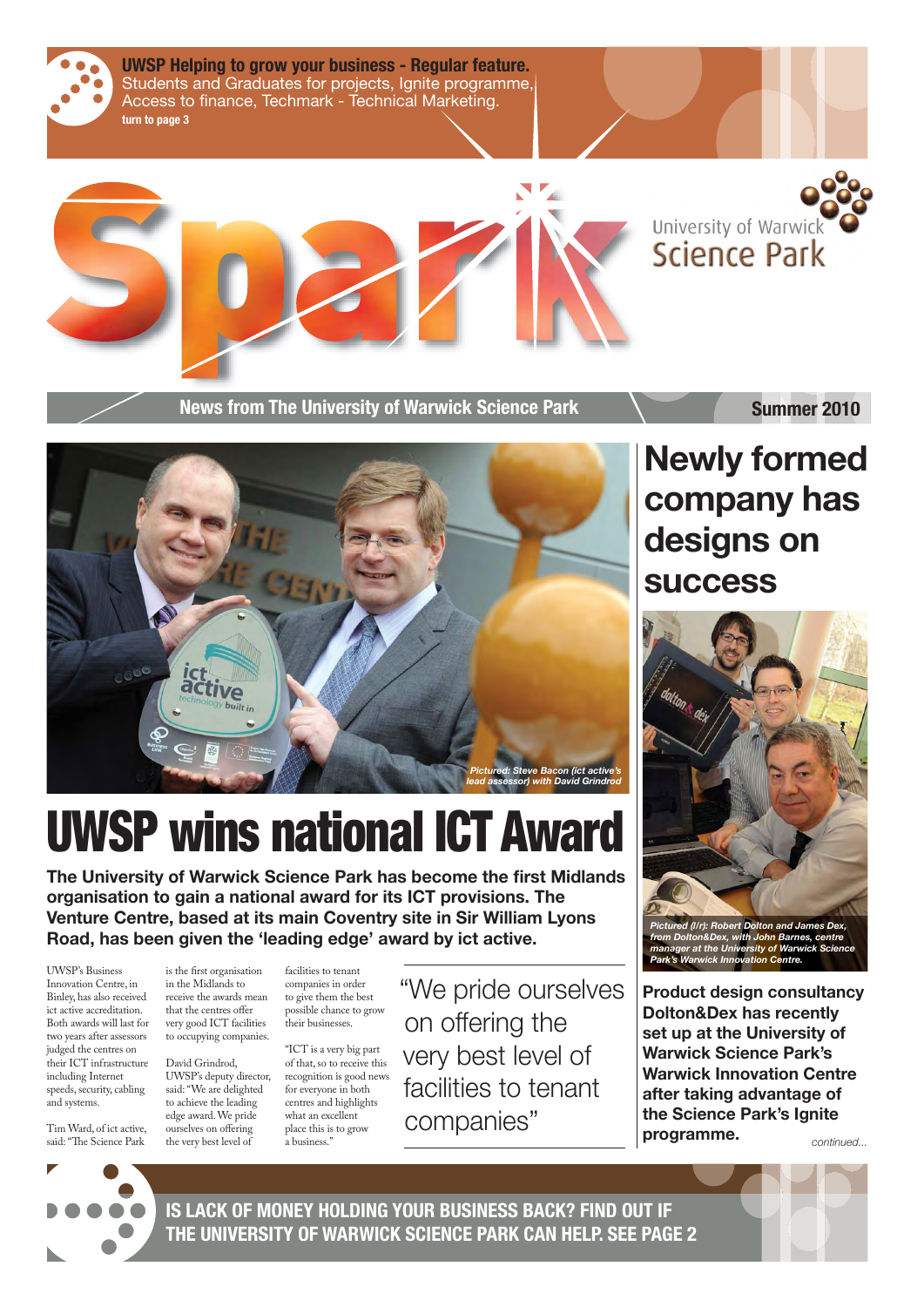UWSP's Minerva business angel network, together with the Warwick Business School Alumni Association, have formed an investor group of highly experienced businessmen and women who are looking for investment opportunities.

The group, formed in October 2009, with over 30 members have seen 16 presentations to date of which 8 are undergoing investigation for investment of around £1.2m in total - and we are looking for more.

Minerva works very closely with the regionally based venture capital funds in raising the funding needed but where equity on it's own may not be entirely appropriate,

The companies we help, which currently include companies in the telecoms, engine/ automotive, high level electronics and medical device sectors, not only benefit from investment but also from the expertise of the investors. Experts who want to help drive

A number of new businesses have already benefited from the wide range of support UWSP is able to provide through it's access to finance programme. One such company established just seven months ago Coach Built UK – a company which designs and adapts motor homes for the less able and disabled – has secured over £75k in grant and bank funding and with on-going advice and mentoring, the company is now well on target to achieve its projected first years' turnover and already employs five people.

Minerva will also help companies pull together a package of financial support through Banks, leasing companies and others.

We aim at seeing 2 companies per month but who must go through an assessment process first, making sure they are investment ready before being invited to present to the group.

businesses forward – vital in the early stages to avoid failure!

Ignite is a flexible package of free and grant aided advice and practical help, designed to allow start-up and early stage companies to tap into the resources of University of Warwick Science Park and its wealth of knowledge.

> If your company is an early stage business with high growth potential and is in need of investment talk to us – we can help.

For more information as a potential business angel or a company seeking funding in the first instance email Tim Powell on tim.powell@uwsp.co.uk

Minvera is just one of our business support programmes designed to help start-up, early stage and SMEs achieve their potential for growth. **For further information on our full portfolio of programmes visit: www. warwicksciencepark.co.uk**

LabStart offers six individual offices and six individual laboratories with shared access to a range of laboratory support equipment and kitchen facilities.

#### Spark **News from The University of Warwick Science Park Summer 2010**

## **Is lack of money holding back your business?**

"The idea behind LabStart is to provide the appropriate space and infrastructure for these companies at a cost that does not constrain their development.

Dolton&Dex has been launched by acclaimed

product designers James Dex and Robert Dolton. In its first few months the company has already produced innovative designs for clients including a digital thumb scanner, a cutting-edge electrical car and a new toothbrush concept.

James Dex, joint managing director of Dolton&Dex, said:

"Having both worked on international design projects as well as locally, we spotted a real need for a specialist product design consultancy that could work with local companies to understand their products and design needs.

"For a small dynamic company like ours somewhere like the Innovation Centre is

the perfect base and the Science Park's Ignite programme has provided invaluable support, by helping us reduce our initial overheads."

John Barnes, Warwick Innovation Centre manager, said: "Dolton&Dex is a very impressive company with some big ideas. The Science Park has a long history of supporting

inventive companies and the work that Dolton&Dex does is from that same mould.

"We are also delighted that the Ignite programme has helped launch a company which may otherwise have taken longer to get off the ground."

**For more information on the Ignite programme call 02476 323130** 

**or email ignite@uwsp.co.uk.**

Start-up and early stage companies that require laboratory space will be able to benefit from a capital investment in facilities that they normally would not be able to fund until they had been able to demonstrate 'proof of concept'.

Also, being based at the Science Park, they have access to business support services and mentors from the Science Parks Ignite programme.

David Grindrod, deputy director of UWSP, said it was important to recognise that biomedical companies require more investment at start-up than virtually any other sector.

"After three years the successful businesses will have demonstrated 'proof of concept' with their product and be able to attract normal first round funding to support the company's next growth stage.

"It is absolutely vital that we support companies in this field because this sector will be key to the UK economy in its economic recovery and well beyond.

"The University of Warwick Science Park's whole ethos is to help business people get innovative ideas to market or assist high-tech companies in their growth. This is an extension of that."

**A single, all-inclusive fee is payable via a threeyear licence for the LabStart space with annual reviews. More information is available on 024 7632 3000.** 

**The University of Warwick Science Park has created a new LabStart facility at the cost of £143,000 with funding through the regional development agency - Advantage West Midlands.**

"The whole ethos is to help business people get innovative ideas to market or assist hightech companies in their growth"

"The Science Park's Ignite programme has provided invaluable support, by helping us reduce our initial overheads."

*continued...*

# Key sector for economic growth given financial injection

**In today's uncertain economic climate the University of Warwick Science Park (UWSP) is still supporting** 

### **early stage, high potential companies in the region.**

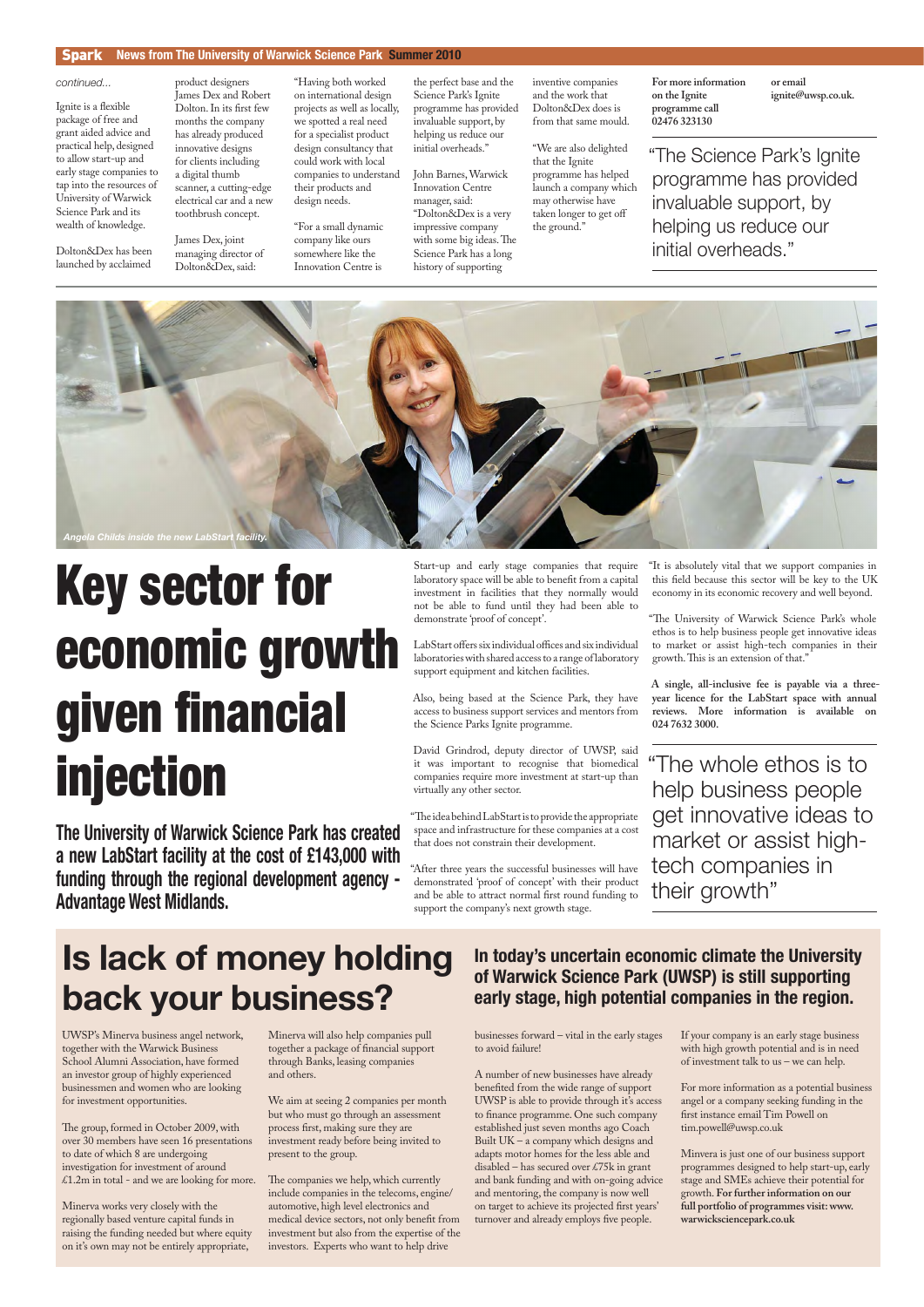**Whist property is the most tangible feature of the University of Warwick Science Park we also offer a range**  of business support services specifically targeted at the **needs of technology and innovation-led businesses. We help SME's in their start-up and early years as well as helping new entrepreneurs get into business.**

#### **Students and Graduates For Projects**

*Does your company have ideas left on the back burner?* Many small and medium sized companies often have no shortage of business development ideas but can lack sufficient human and financial resources to turn them into reality. Our range of work placement programmes are designed to help SMEs in the region by providing a cost-effective business development tool. Could your company benefit from the enthusiasm and ability of a bright student or graduate? **Call Penny, Alison or Pauline on 024 7632 3112/3025** or email: student@uwsp.co.uk

#### **Ignite Programme**

*Are you looking to start a new business or grow an existing one?* Ignite is a flexible package of free and grant aided advice and practical help designed to allow start-up and early stage companies to tap into the resources of UWSP and our wealth of know how. We help owners/ managers of innovation-led business grow faster and make more money. **Call Tom on 024 7632 3028** or email: tom.blount@uwsp.co.uk

#### **Access to Finance**

**Penny Robb** | Placement Projects **Email: penny.robb@uwsp.co.uk** Tel: 024 7632 3112

**Tim Powell** | Access to Finance **Email: tim.powell@uwsp.co.uk** Tel: 024 7632 3114

*Does your company need capital investment for growth?* Our team actively facilitate investment in high potential businesses from Business Angels, Venture Capital Funds, banks and other sources. So far we have secured over £10m locally with our partners. **Call Tim on 024 7632 3114** or email: capital@uwsp.co.uk

> **Bill Taylor | Techmark/Clusters Email: bill.taylor@uwsp.co.uk** Tel: 024 7632 3117

#### **Techmark - Technical Marketing**

The company is also **planning to start a national campaign entitled 'Get Britain Back To Work' which will see a road show, visit every job centre between Land's End and John O'Groats to**  assist people in finding **new jobs.**

*Do you want to develop markets in the UK and overseas?* We are a small, flexible multilingual team of highly experienced marketers providing practical answers to critical marketing questions and identifying solutions covering all aspects of creating a growing business. Our advice and help ranges from start up and how to exploit marketing through to strategic planning and managing growth.

**Paul Simmerson, founder of e-ppl, said: "e-ppl.co.uk is unique in**  that it offers employers **a genuine pay-as-yougo style system with no**  fixed costs or monthly **fees, so it is ideal for all businesses ranging from**  family run firms

**Call Bill on 024 7632 3117, Dirk on 024 7632 3120** or email: techmark@uwsp.co.uk

**David Grindrod** | Deputy Director **Email: david.grindrod@uwsp.co.uk** Tel: 024 7632 3004

**Angela Childs** | Marketing Executive **Email: angela.childs@uwsp.co.uk** Tel: 024 7632 3003

**John Barnes** Warwick Innovation Centre Manager **Email: john.barnes@uwsp.co.uk** Tel: 01926 623000

#### **Karen Aston**

HouseMark has evolved since moving into Riley Court six years ago and has introduced new benchmarking services, grown its housing consultancy service, introduced an accreditation service for social landlords on anti-social behaviour and a customer profiling service - Tenant Insight.

> Business Innovation Centre Manager & IBN **Email: karen.aston@uwsp.co.uk** Tel: 024 7643 0000

**John Barnes** Blythe Valley Innovation Centre Manager

**Email: bvicpropertyenquiries@uwsp.co.uk** Tel: 0121 506 9000

**Alison Harley** | Placements Projects **Email: alison.harley@uwsp.co.uk** Tel: 024 7632 3023

The University of Warwick Science Park's Riley Court building was part funded by the European Regional Development Fund.

> **Dirk Schäfer** | Techmark **Email: dirk.schafer@uwsp.co.uk** Tel: 024 7632 3120

**Tom Bount** | Ignite and TBS **Email: tom.blount@uwsp.co.uk**

Tel: 024 7632 3028

### **HELPING YOU GROW** 3 **YOUR BUSINESS**

### Contacts:

**Initially set up to provide highly skilled workers for the automotive sector, the company has now broadened its horizons** 

**through the launch of the new job site**  which offers low cost **job advertising for all employment sectors.**

The easy to use site **allows employers and recruitment companies to advertise vacancies and search through the CVs of thousands of would-be employees in order to cherry pick the very best candidates for**  the positions on offer.

**to national recruitment companies.**

**"Th is means organisations can access our services at a fraction of the cost they could expect to pay with other sites and without being forced to sign up to lengthy subscriptions.**

**e-ppl, based at the University of Warwick's Business Innovation Centre in Binley** 

#### **has launched a new website www.e-ppl.co.uk to help tackle unemployment.**

# **Leading Company Doubles In Size**

**HouseMark, which improves the performance of the social housing sector in the UK, has doubled the size of its Science Park home. The company, which helps its 860 member organisations achieve value for money in the sector, celebrated its tenth anniversary last year and has just moved into a 6,000 sq ft base at Riley Court.**

Janet Richards, Director of Corporate Services for HouseMark, said being able to grow within the same location was a major benefit for the organisation.

Angela Childs, said: "HouseMark have grown considerably over the past six years and it is great that we have the facilities to help them expand.

"Riley Court has been a big success in attracting companies to the city and there are just a few suites available now, as organisations such as HouseMark have expanded and new businesses have moved in."

"HouseMark have grown considerably over the past six years and it is great that we have the facilities to help them expand."

# **New website set to change job advertising market**

"e-ppl.co.uk is unique in that it offers employers a genuine pay-as-you-go style system with no fixed costs or monthly fees."





*From left to right: Paul Simmerson and Dave Taylor, from e-ppl, with Karen Aston, centre manager at the University of Warwick Science Park's Business Innovation Centre.*